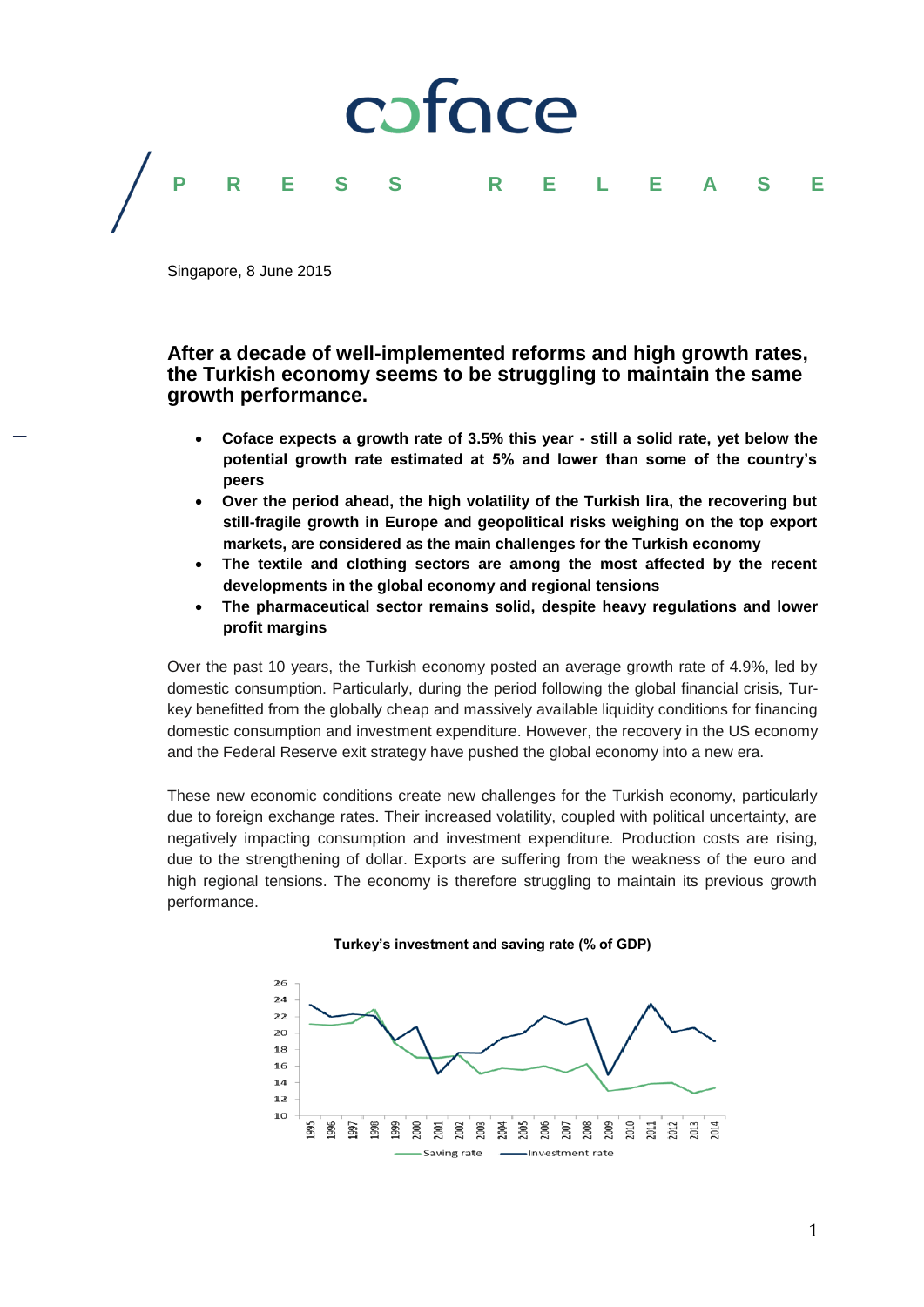## coface **PRESS R E L E A S E**

The ability to produce higher added value products, in order to increase export revenues, is another challenge for Turkish economy. The market diversification and sophistication of Turkish exports have become pronounced issues, in line with the rising risks on Turkey's traditional export markets.

"*The last decade showed that the Turkish economy cannot grow without posting progressively larger current account deficits. The main source of external gap is the trade balance. The fact that most Turkish exports are of a relatively average level of technology, contributes to this situation, as it reduces competitiveness. Turkish products which incorporate high level research and development content represent 3% of its total manufacturing exports. As Turkey's export sophistication remains limited, this creates a barrier to increasing the volume and value of its exports. This seems to be one of the reasons that caused stagnation in Turkish exports in 2014 and early 2015, following growth recorded since 2002,"* says Seltem İYİGÜN, Coface MENA economist.

Despite these challenges, Turkey enjoys some economic strengths - such as a low budget deficit and public debt stock, as well as a narrowing external gap in line with lower growth. A possible deal between Iran and P5+1 countries could also present new investment and export opportunities for Turkish companies.

The textile and clothing sectors are among the most impacted by the developments in the global economy. Regional tensions are also weighing on the export performance of Turkish textile and clothing companies. Coface has increased the textile sector risk assessment to high risk level from medium risk, mainly due to the restrictive impact of the euro's strengthening on export revenues, increasing import and production costs, the fragile recovery in the core market of Europe, losses recorded in Ukraine and Russia and finally deterioration in companies' payment performance. The clothing sector currently stands at medium risk level, but is being closely monitored. Producers' efforts to increase exports (mainly to neighboring countries and the USA) appear to be a promising strategy to overcome this bottleneck.

The pharmaceutical sector remains solid, despite heavy regulations and lower profit margins. Coface evaluates the risk level of this sector as low. The sector is benefitting from the greater access of Turkish citizens to healthcare services, higher per capita income and higher pharmaceutical expenditure per capita. Although the reference pricing system puts pressure on prices, which in turn restrains investments in new technologies, the sector still has the strong foundations necessary for steady financial performance. Payment collection is steady, as no delays have been detected in State payments

The main sectoral risks highlighted by Coface are as follows:

**Metal sector (excluding iron and steel):** Risk level: very high. The import-dependence on raw material supplies, the decline in commodity prices and the negative impact of exchange rate volatility on borrowing costs, are the main risks faced by companies. Some companies are